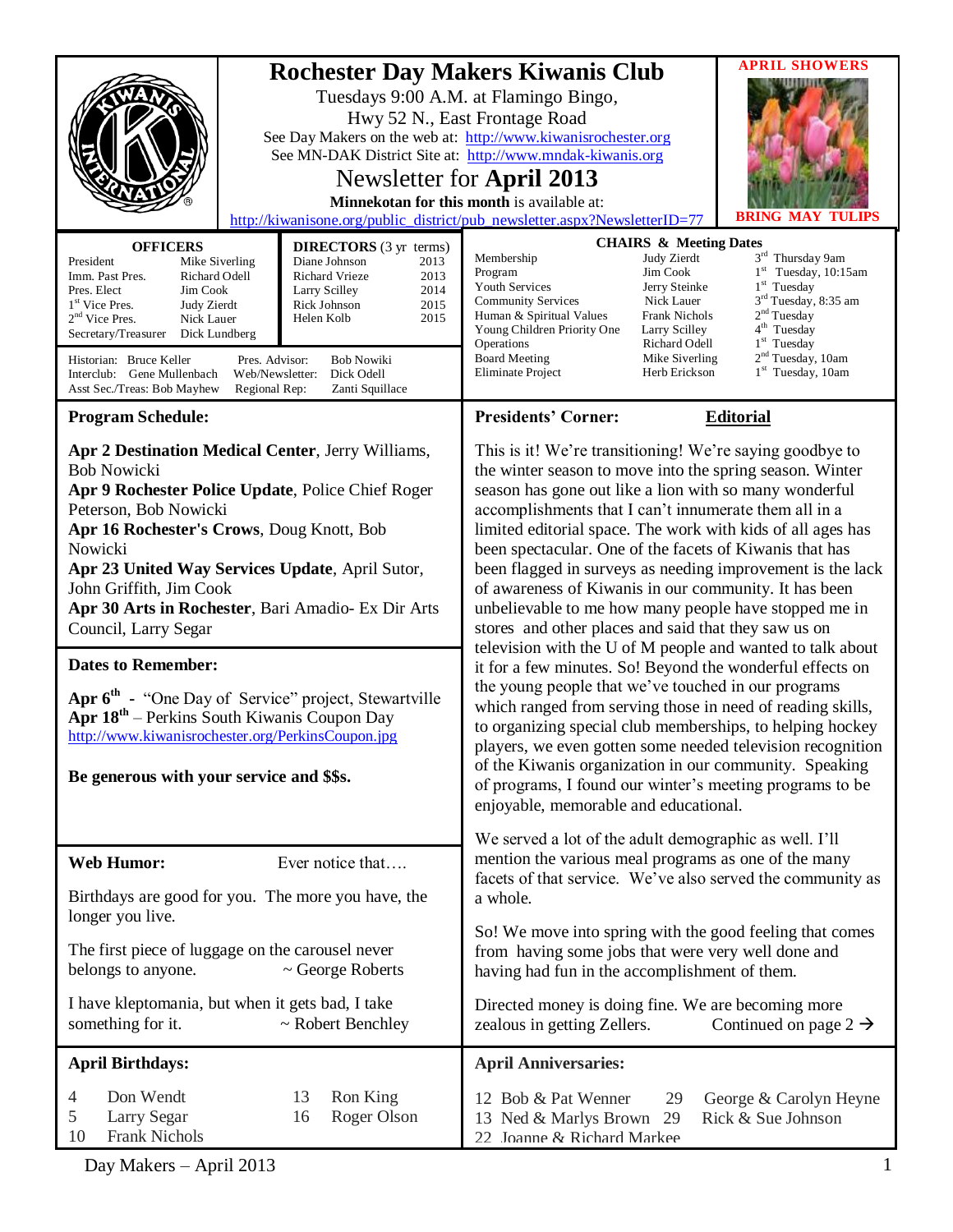#### **Secretary/Treasurer's Report – March 2013**

| <b>Bank Balance 2/28/13:</b>   |    | \$7,456.04    |
|--------------------------------|----|---------------|
| <b>Administrative Account:</b> |    | \$7,240.69    |
| Service Account:               |    | $$ -1,133.84$ |
| Hockey/YCPO:                   | S. | 613.94        |
| Bike Repair:                   | \$ | 216.10        |
| <b>K-Family Funds</b>          | S. | 519.15        |

**Day Makers on leave:** Marv Anderson, Don Cain, Merl Jeche, Ron King, Sara King, Joann Markee, Al Strom

**February Service Hour Statistics:** 1,582 hours by 49 members, 55% Participation.

## **March 12 Board Meeting Summary:**

Costs for the Kiwanis Parent-Child fair at Rochester Fest will be increasing. The YCPO committee will assess whether or not the costs justify the benefit, or could the funds be used more efficiently for another cause. Another RochesterFest meeting is coming up.

The board discussed the financial status of the recent Hockey Festival. The Festival Committee and Presidents of the Rochester Kiwanis Clubs will meet in the near future to determine the future of the Hockey Festival.

Director Helen Kolb is coordinating the service projects sign-up sheet table near the badge box, before and after meetings. This way our members can sign up for projects and events , thus avoiding passing clipboards during the meeting. At the April board meeting, it will be decided whether to continue this, or go back to passing the clipboards during the meeting.

The board discussed the ruling from Kiwanis International that club bylaws must be updated to a new format by September 30, 2014. The board directed the Operations Committee bring forward the recommended new bylaws to the board and membership for approval, such that they will be submitted to Kiwanis International by September 30, 2013, 12 months before the deadline.

The Treasurer has reviewed the Service Budget in light of the lower projected income from the 2012 Hockey Festival. Continued Next Column  $\rightarrow$ 

**Kiwanis Mission Statement:**

**Kiwanis is a global organization of volunteers dedicated to changing the world one child and one community at a time.**

#### **Sec/Treasureer's Report:** continued

The 2012/2013 Service Budget called for an income of \$3,600 from the Hockey Festival. The Hockey committee estimates about half of that amount will be granted. Our club will have to adjust the Service expenses downward, or come up with more fundraisers. It was decided to cancel the \$1,000 budgeted for our Kiwanis One Day Project – Food for Kidz, and attempt to make up some of the deficit with donations from members.

The board directed that the expenses for the UMR Circle-K Club charter night be taken from the K Family account.

Currently, we have one member planning to attend the Kiwanis International Convention. Discounted registration is available through March 31, 2013.

## **COMMITTEE REPORTS**

**Program-** Programs are booked through April. The committee will attempt to resolve the compatibility problem between our projector and Apple computers.

**Youth Services-** Scholarship applications are out to the high schools. Circle K and Builders Club Charter Celebrations are scheduled for March 14<sup>th</sup>.

*Richard Lundberg*, Secy/Treasurer

**President's Corner:** (continued from page 1)

I hope the trend continues toward directing money to inoculate and save infant children and their mothers.

I need to insert this note to keep a promise to one of our other Club's presidents. Bicycle repair is languishing for lack of people doing it. For the legacy of Jack Holms in his efforts over many years in regard to bicycle repair, let's see if some of us can lend a hand to the bicycles. Women can do it also. Heather at Rochester Ford is a knowledgeable mechanic and has directed work to be done on their automobiles at their garage since at least 2006. Grab a wrench and the guys will help you break through the mechanics ceiling for women in Kiwanis! For all of you; the guys that are already working on bikes will help you to become knowledgeable. Much of it is easy or is simple cleanup.

Now we embark on renewing our efforts in Kiwanis as nature is bringing about its renewal in our lives. We do this renewal with the conviction that we can think about serving others without contemplating how we might get through the snow to do that! Happy spring!

 *Mike Siverling,* President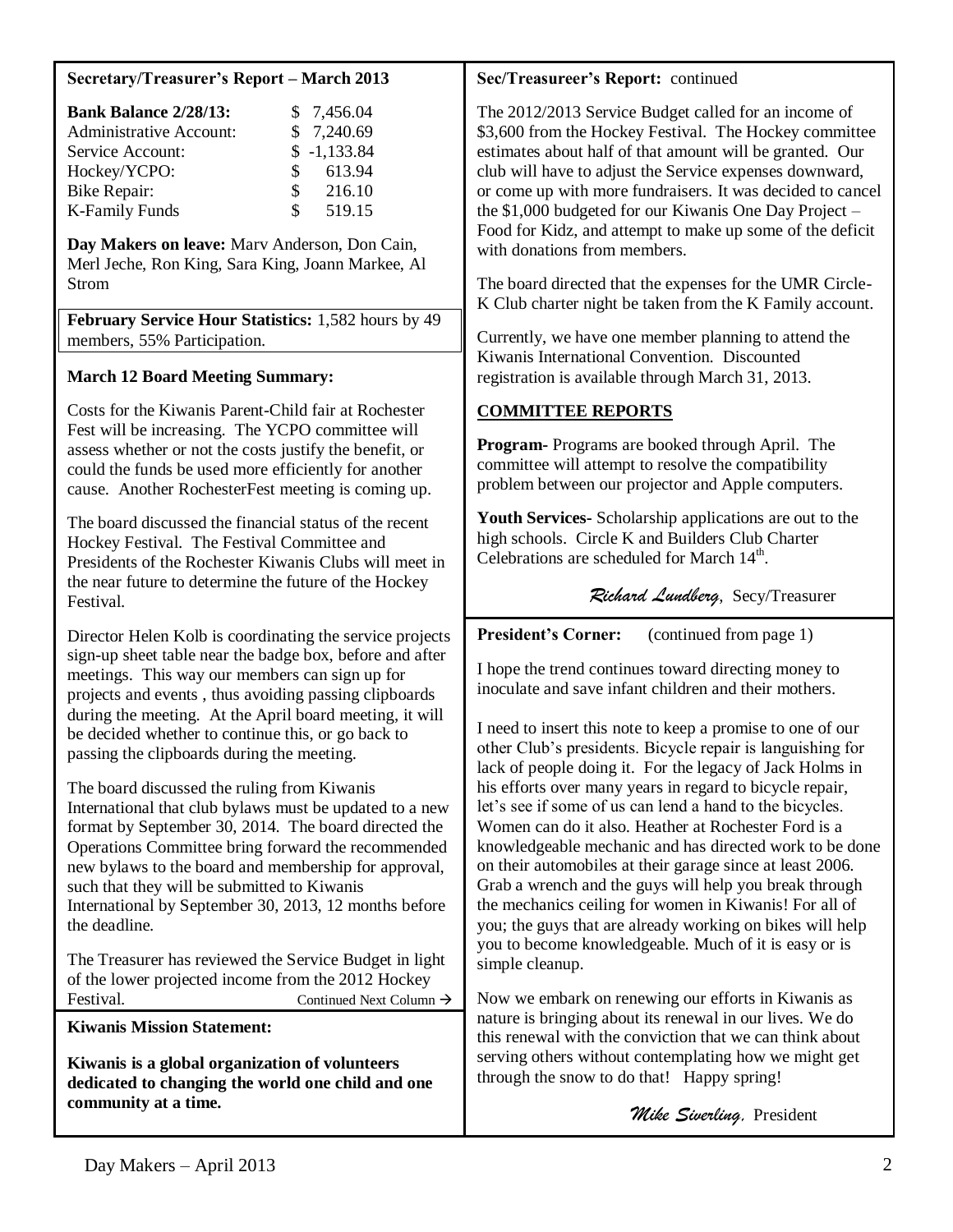#### **New Member: Chuck Barclay**

Chuck is a Rochester native. He's single, and he has a daughter living in NJ. He served in the US Army from 1967 to 1971, having been stationed in Viet Nam and in Germany.

Chuck Barclay attended Winona State and earned a BA in 1974. In 1984 he earned a Master's degree at St. Mary's. Among his career achievements, he worked as a nursing home administrator for 20 years. More recently he's been a full-time substitute teacher in local Jr. high and high schools.

Chuck is a member of Zumbro Lutheran Church, the VFW, American Legion and has volunteered with DAV.

His hobbies include golf, tennis, and outdoor photography. Chuck is Twins fan and is what he calls a "sometime snowbird". Several of us Day Makers met Chuck at HyVee N, just hanging out with the breakfast problem solving group.



Welcome to Day Makers Chuck….. *Al Southwick*

## **Kiwanis "One Day - Food for KIDZ" Project:**

#### **Saturday April 6, 2013**

The annual Minnesota-Dakotas Kiwanis District Sub-Region 7 will again be participating in the "Food for KIDZ" Project in Stewartville, Minnesota.

On Saturday April 6, the Stewartville Civic Center at 120 City Center in Stewartville will be the site of the packaging of food to feed the needy/hungry. The event will be held from 8:00 AM to 4:00 PM. The Stewartville Kiwanis club and community handles the 8:00 AM shift for setup and startup of the project. The remaining Sub-Region 7 Kiwanis Family Clubs are asked to help fill the following three shifts.



**Zeller Fellowship:** Nick Lauer

Congratulations to Nick Lauer for his support of the Eliminate project M/NT with his commitment to a Zeller Fellowship.



Judy Zierdt and President Mike Siverling presented the Zeller to Nick Lauer.

Congratulations to Nick and the Day Makers. *Dick Odell*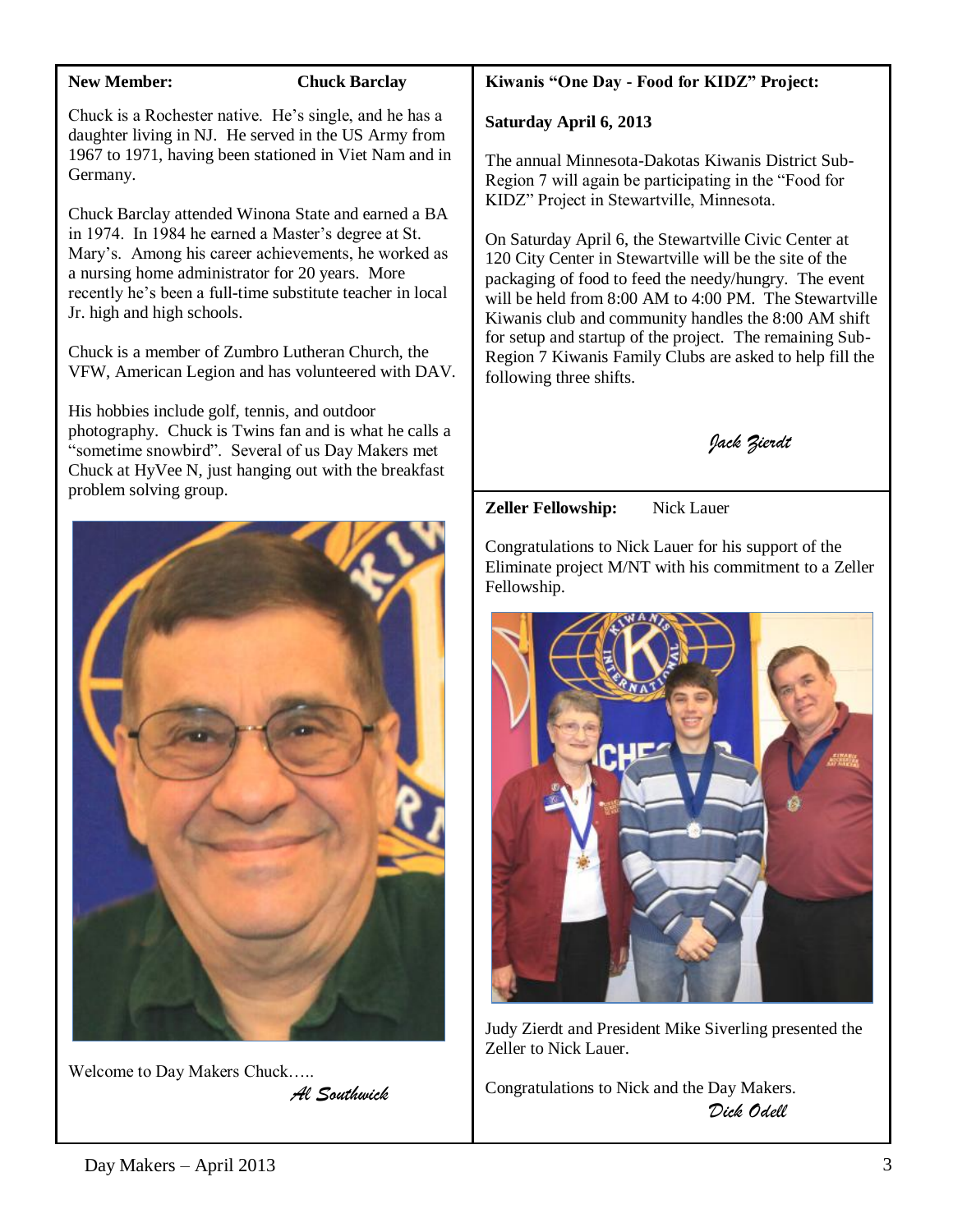

The Rochester [Day Makers](http://www.kiwanisrochester.org/) an[d Sunrisers](http://rochestersunriserskiwanis.org/public/index.aspx) Kiwanis Clubs took a leadership role in chartering the 24 member Builders Club of Golden Hills School on the morning of March 14, 2013. The write up and photos are posted on Day Makers web site at: <http://www.kiwanisrochester.org/CircleKUMR.htm> *Dick Odell*

**Cutest Cat Ever:**

Genevieve age 4.

## **Kiwanis Circle K Club of UMR:** Charter Night March 14, 2013

The Rochester [Day Makers](http://www.kiwanisrochester.org/) Club took a leadership role in chartering the 70 member UMR Circle K club. They were chartered on Thursday evening, March 14, 2013.



The write up and photos are posted on Day Makers web site at: <http://www.kiwanisrochester.org/CircleKUMR.htm> *Dick Odell*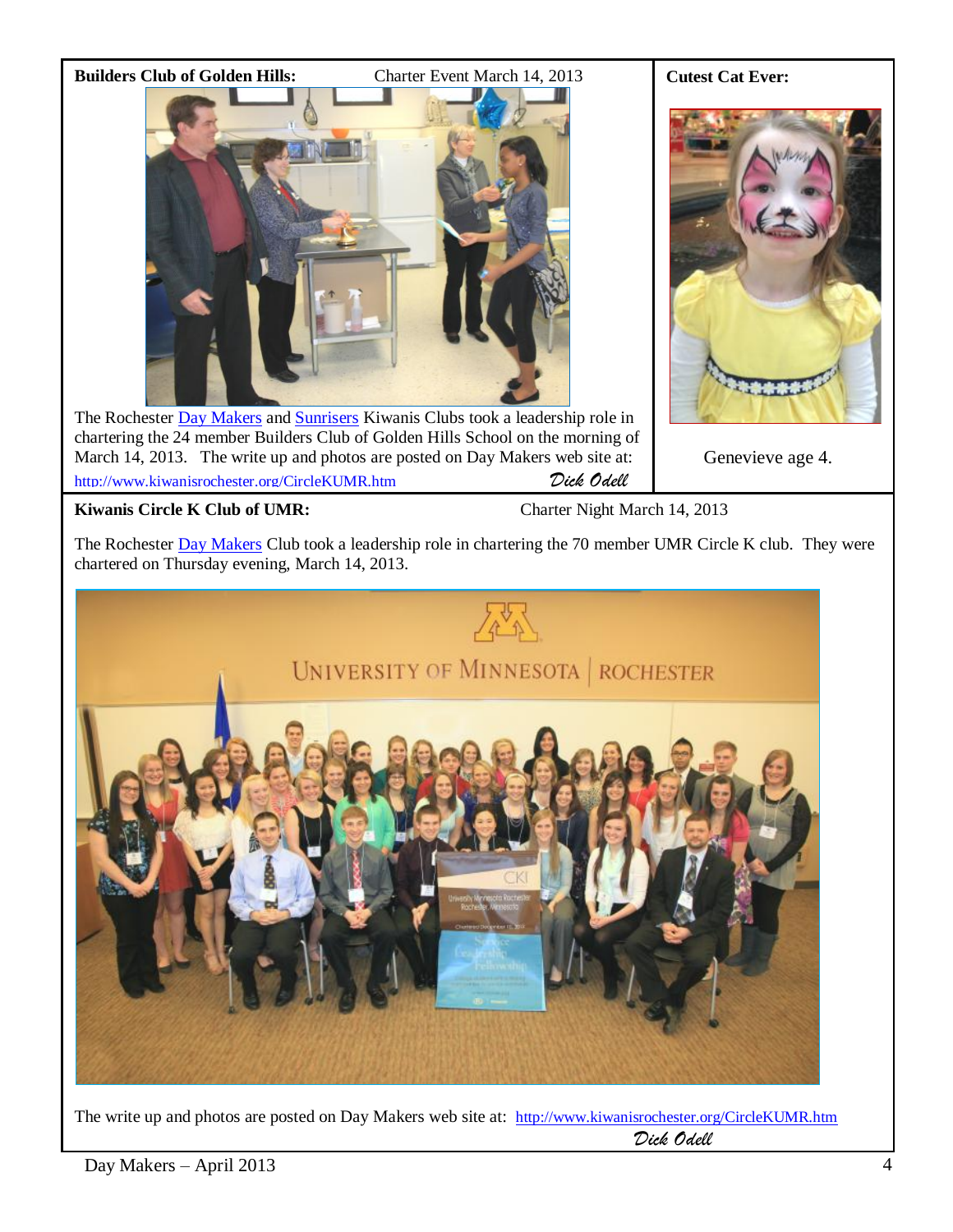#### **Mother's Day Zeller Fellowships:**

Honor a special woman with a Mother's Day/International Women's Day Fellowship. The program has been re-instated for 2013.



You can make your gift in the name of your mother—or any woman who has been an inspiration.

Limited-edition Mother's Day brooch

[http://sites.kiwanis.org/Kiwanis/en/theELIMINATEproje](http://sites.kiwanis.org/Kiwanis/en/theELIMINATEproject/Recognition/zellerMD.aspx?utm_source=KIUpdate&utm_medium=email&utm_term=March&utm_campaign=english) [ct/Recognition/zellerMD.aspx?utm\\_source=KIUpdate&u](http://sites.kiwanis.org/Kiwanis/en/theELIMINATEproject/Recognition/zellerMD.aspx?utm_source=KIUpdate&utm_medium=email&utm_term=March&utm_campaign=english) [tm\\_medium=email&utm\\_term=March&utm\\_campaign=](http://sites.kiwanis.org/Kiwanis/en/theELIMINATEproject/Recognition/zellerMD.aspx?utm_source=KIUpdate&utm_medium=email&utm_term=March&utm_campaign=english) [english](http://sites.kiwanis.org/Kiwanis/en/theELIMINATEproject/Recognition/zellerMD.aspx?utm_source=KIUpdate&utm_medium=email&utm_term=March&utm_campaign=english) Ask Diane Johnson to see how beautiful the medallion looks. *Dick Odell*

#### **Zeller and Hixson Fellowship Awards:**

As part of our ELIMINATE fund raising effort, our Day Makers Club has a matching funds program for any Day Makers that would like to donate to a Zeller or Hixson Fellowship award. Zeller donations are \$1,250 and Hixson's are \$1,000. You may pay half and the club pays half, using the money raised from our local club ELIMINATE fund. Take advantage of this wonderful opportunity as long as the funds are available.

We currently have 6-Zeller and 1- Hixson fellowships that have directed their donations to the Eliminate project in our club. I know we have some more coming up in the future. Thanks for your participation.





Zeller Award Hixson Award

PS: See Richard Lundberg for Gift/Pledge Form. *Herb Erickson and Dick Odell*

**Hixson Fellowships:** Curt Pearson and Judy Lien



Congratulations to Curt Pearson and Judy Lien for their support of the Eliminate Project with their commitments to a Hixson Fellowship. *Dick Odell*